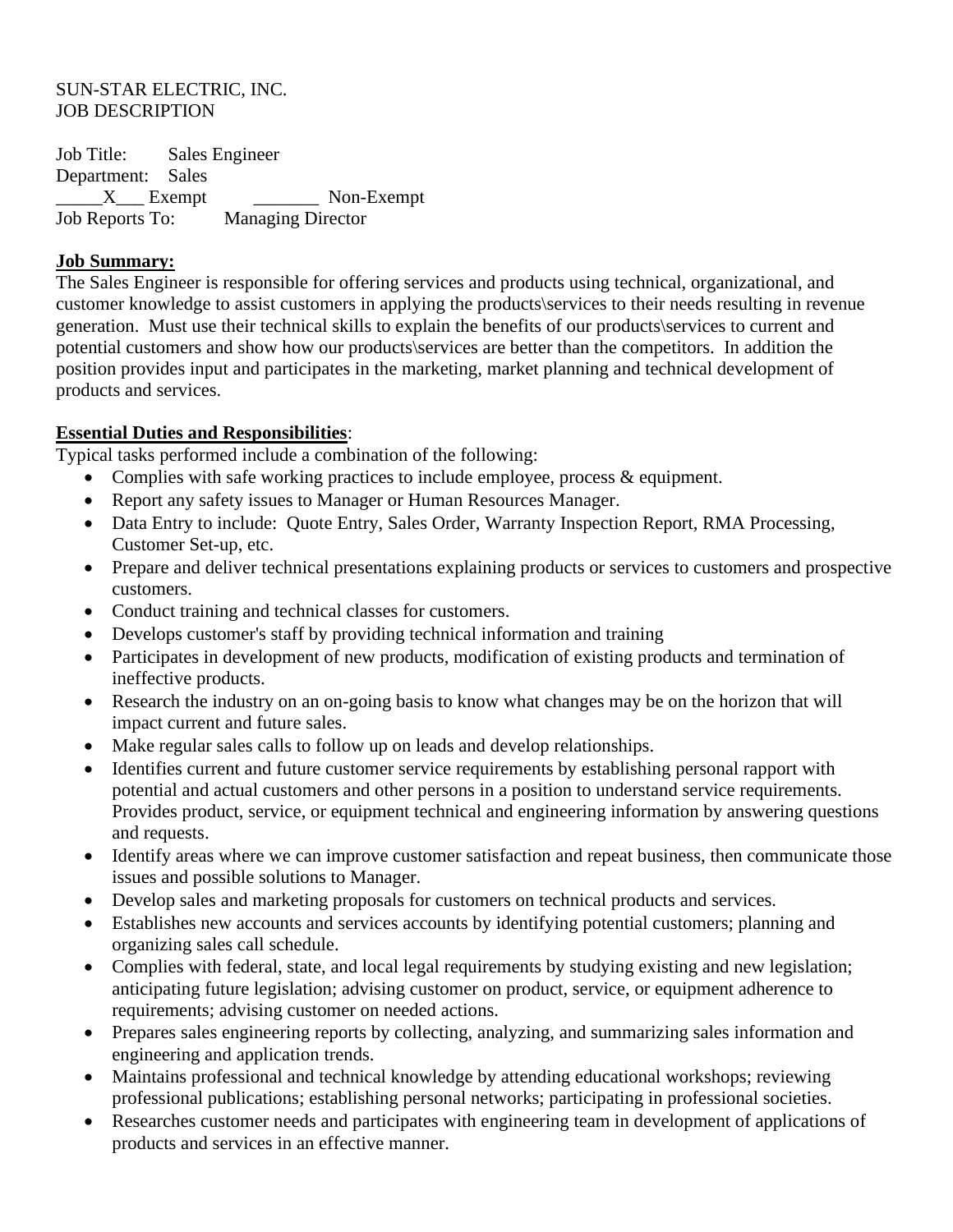- Work with the client to problem-solve through every hurdle during the sales process.
- Condense information into reports for a wide variety of uses from marketing and sales to engineering.
- Prepare and tender sales quotes. Follow up on quotes and leads. Close deals and finalize contracts.
- Develop and maintain communications in a cooperative and professional manner with all levels of staff and customers.
- Attends sales & marketing functions as required (travel.)
- Required to conduct screenings for international customers and exports following the procedures of the Export management System (EMS) and other company policies for complying with international trade regulation.
- Complies with all safety policies and procedures of Sun-Star Electric, Inc.
- Use of Epicor
- Participates and Maintains 5S housekeeping standards

## **Minimum Requirements:**

**Education**: Bachelor's degree in engineering or a related technical field or 5 years of field experience or equivalent.

**Experience**: Experience with rotating equipment such as motors and pumps

**Skills**: Problem Solving, Product Knowledge, Selling to Customer Needs, Software Requirements, Product Development, Presentation Skills, General Programming Skills, Technical Understanding, Verbal Communication, Requirements Analysis, Innovation

## **Essential Mental Functions:**

- Technical knowledge of motor manufacturing special practices.
- Detailed Oriented
- Excellent oral/written communication skills.
- Well-developed presentation skills.
- Excellent customer relations skills.
- Marketing planning knowledge.
- In-depth knowledge of target market industries.
- Ability to interpret a variety of instructions furnished in written, oral, diagram, or schedule form.
- Ability to apply and solve practical problems and deal with a variety of concrete variables in situations where only limited standardization exists.
- Ability to handle stress of job: meeting deadlines, working with others, multi-tasking, etc.
- Ability to collaborate and work well with others (co-workers, customers and vendors)

# **Essential Physical Functions:**

- See attached Physical Requirements
- Must be able to work at a computer workstation for extended periods of time.
- Combination of plant and office environment.
- Occasional exposure to elements such as odor, noise, dust, heat, cold or chemicals.
- This position requires you to be onsite to answer phones, order entry, work closely with engineering, S&R, shop floor personnel, customers, participate in meetings, etc.
- Regularly required to sit, stand, bend and lift-up to 25 pounds.

# **Equipment Used:**

General office equipment: computer, phone, copier, fax, calculator, etc.